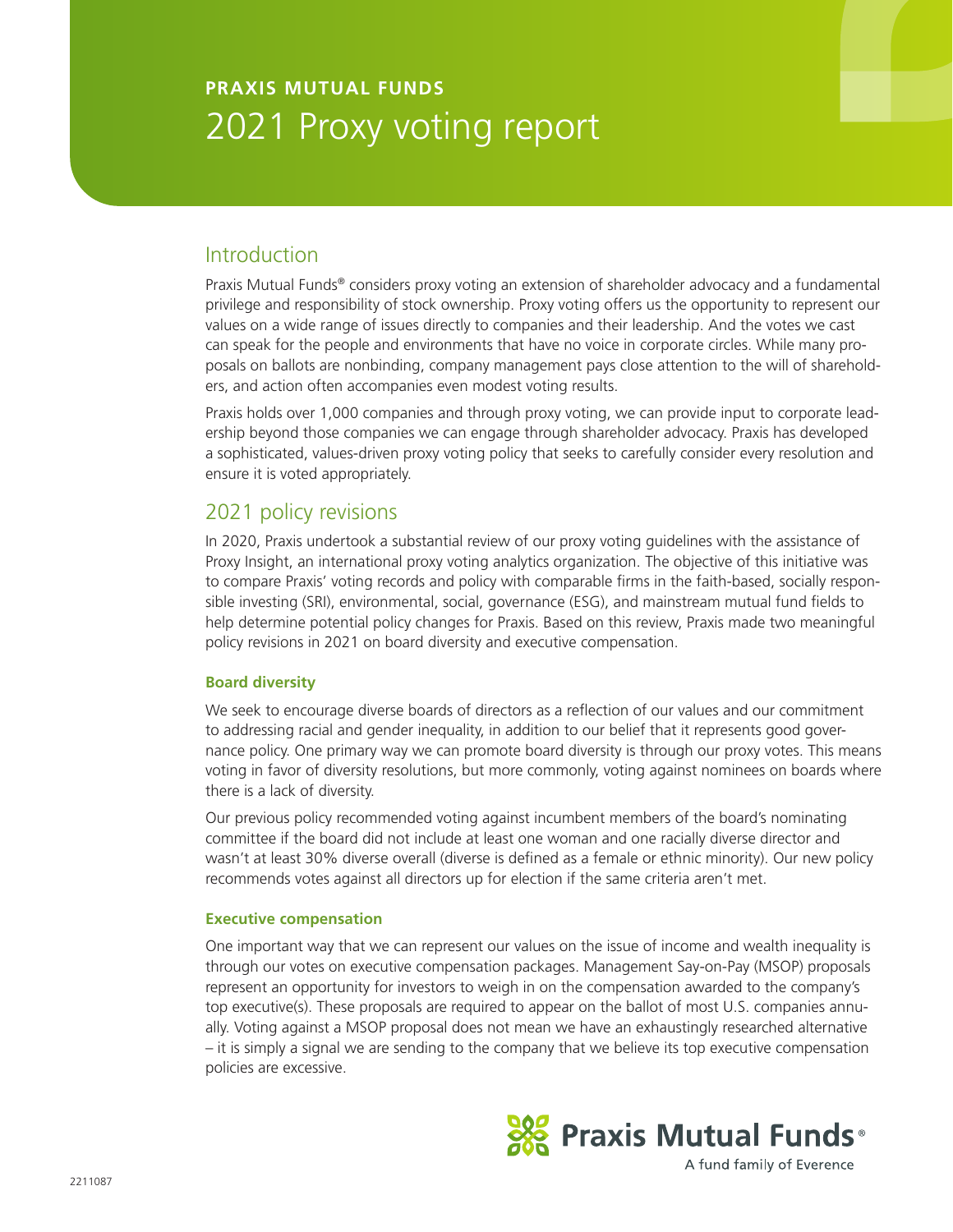Our former policy recommended votes against MSOP proposals in cases of significant misalignment between CEO pay and company performance, problematic pay practices, or poor communication with shareholders on compensation issues. Our new policy keeps the same foundation while adding an additional recommendation of voting against MSOP proposals if the CEO's total pay exceeds \$10 million. Currently, \$10 million represents 145 times median income.

## Praxis 2021 voting statistics

Through its votes, Praxis supported shareholder measures to encourage positive policy changes and corporate reform. In total, Praxis voted on more than 15,000 corporate resolutions at over 1,300 company meetings.

| <b>Total meetings</b> | <b>Resolutions</b> |
|-----------------------|--------------------|
| 1,341                 | 15,726             |

Praxis seeks to vote according to our values, whether or not that aligns with the recommendation of corporate management. During the 2021 proxy season, Praxis voted against management recommendations 20% of the time. Some examples of votes against management include voting against board directors over 1,300 times (for reasons such as absenteeism, conflict of interest, and lack of diversity), and supporting numerous shareholder proposals on environmental and social issues that management opposed.

### **Voting alignment with management**



### **Key takeaways from the 2021 proxy season**

The 2021 proxy season was historically successful on many fronts, particularly for issues that Praxis engages companies on, such as climate change and inequality.

The Interfaith Center on Corporate Responsibility reported that its members (including Praxis) filed 297 shareholder resolutions on environmental, social, and governance (ESG) issues at nearly 200 companies. More than 120 went to ballot and received record levels of support. Eight proposals that gained majority votes addressed the climate crisis and another eight cited racial justice/diversity, equity and inclusion risks. Many of those that didn't end up on the ballot were withdrawn by shareholders due to productive conversations with the company – including over half of climate proposals.

Recommendations from proxy advisory services ISS and Glass Lewis – as well as proxy support from major funds such as BlackRock, Vanguard, and State Street, which hold significant stakes in companies – were important drivers for this year's successes.

According to Proxy Preview, there were 34 majority votes for shareholder ESG proposals, eclipsing last year's record of 21. Last year, two votes broke 70%, while this year, 17 did. Four of the six that received more than 90% were supported by management – a first for U.S. environmental and social resolutions. Importantly, other high-scoring proposals were opposed by management but still earned major support.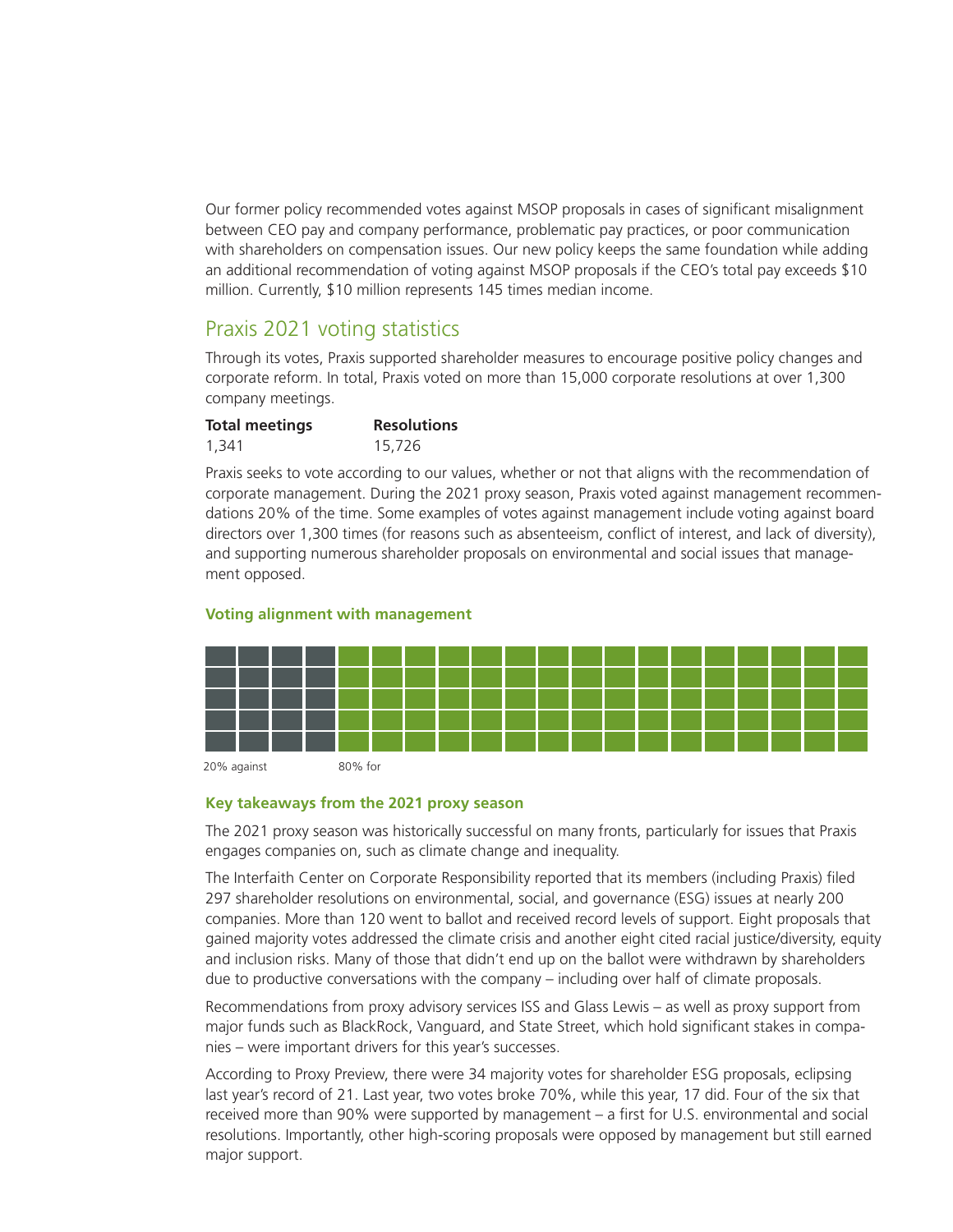In perhaps the most surprising example from 2021, ExxonMobil shareholders voted to replace three members of the board of directors with new members who espouse pro-climate and clean energy policies. Long viewed as a climate laggard within responsible investment and nongovernmental organization (NGO) circles, the events at ExxonMobil would have been unthinkable even a year ago. While Praxis doesn't hold ExxonMobil and didn't vote on this issue, this example demonstrates how quickly the investor mood has shifted.

The mainstreaming of investor environmental and social concerns is a boon for the Earth and for social justice. How these historic votes will translate into policy and operational changes at companies has yet to be seen, but historically, this kind of clear investor signal leads to corporate action. In one measure of progress, hundreds of companies – including dozens of energy firms – have made recent commitments to achieve net-zero carbon emissions by 2050 or earlier.

# Report on political contributions and lobbying Say on Pay to ratify executive compensation Election of directors Link executive pay to social criteria Discrimination and equity Climate change report and Say-on-Climate  $0\%$ **Against** For 10% 20% 30% 40% 50% 60% 70% 80% 90% 100% **Praxis voting 2021**

# Praxis vote highlights 2021

### **Environment and social**

### *Climate change*

Continuing recent trends, the number of climate-related shareholder proposals as well as levels of support have grown significantly in the past year. Reports on climate disclosure remain the most common form of proposal. However, many investors are moving beyond requests for disclosure to voting against directors for perceived failures of climate risk mitigation. The 2021 season also saw the advent of the Say-on-Climate proposal, an attempt to secure a dedicated ballot item that would enable investors to express views on a company's management of climate-related risks on a recurring basis. Praxis voted in favor of all climate-related shareholder proposals.

### *Discrimination and equity*

Considering the national movement toward racial justice and equity, there has been a surge of shareholder proposals relating to issues of discrimination and equity. Praxis co-filed one such proposal at Amazon in 2021. The resolution requested the board of directors to commission a racial equity audit analyzing Amazon's impacts on civil rights, equity, diversity and inclusion, and the impacts of those issues on Amazon's business. The proposal received 44% of the vote – very high for a first-time proposal, signifying its importance to many investors.